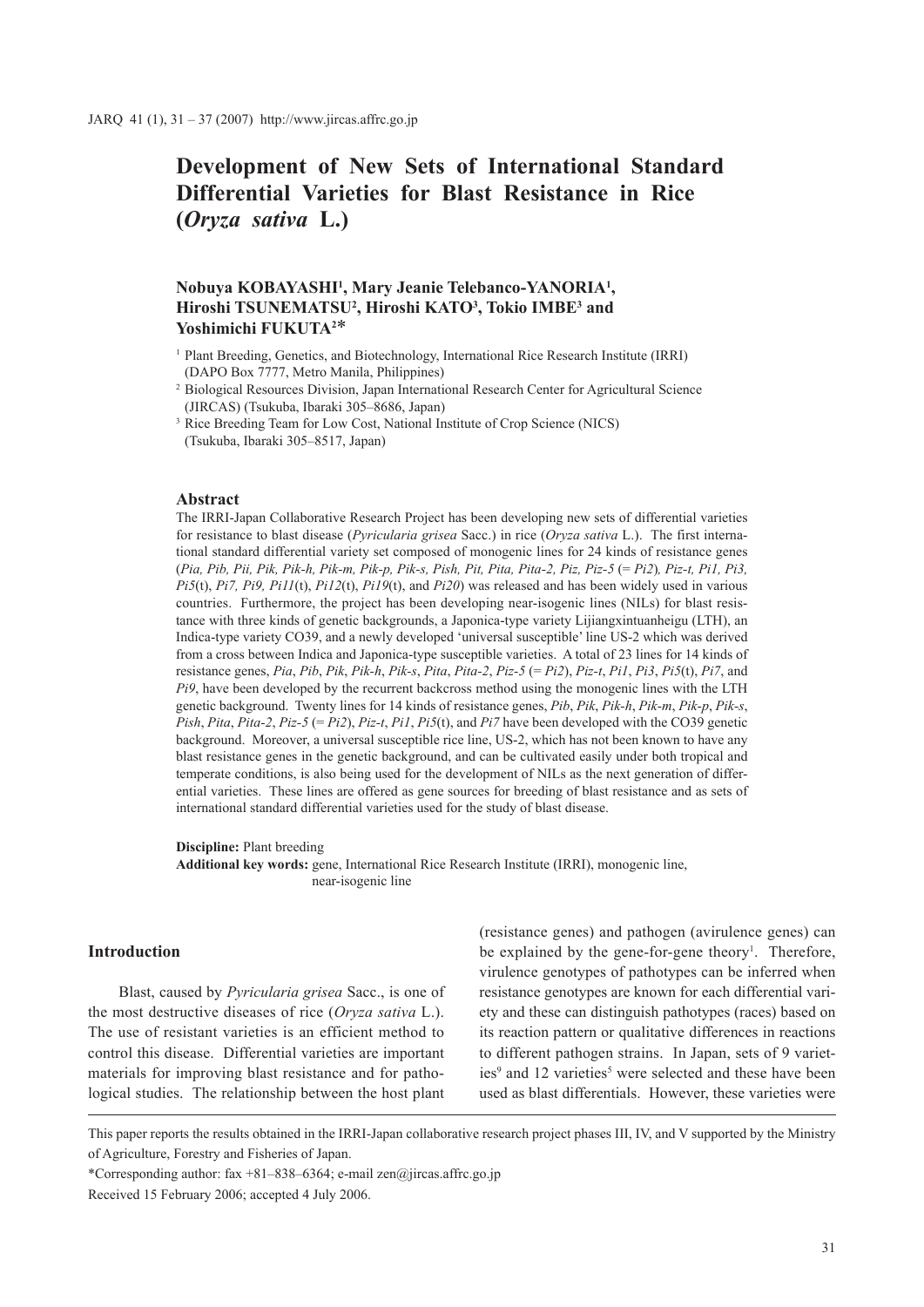not readily available in other countries because several of these varieties had not only the target resistance genes but also harbored other gene(s) in the genetic backgrounds.

At the International Rice Research Institute (IRRI), near-isogenic lines (NILs) for blast resistance were developed for only four resistance genes, *Pi1*, *Pi3*, *Piz-5*, and *Pita*, with the genetic background of an Indica-type rice, CO39, and these were used as differential varieties<sup>7</sup>. To provide more useful materials than have ever been developed, the IRRI-Japan Collaborative Research Project released the monogenic lines for blast resistance as the first set of international standard differential varieties and the project has been developing NILs further<sup>2,8</sup>. These monogenic lines and NILs were developed for targeting 24 kinds of resistance genes.

In the present paper, development of the set of differential varieties is reviewed and the perspective for further development under the IRRI-Japan Collaborative Research Project, and the utilization of differential varieties are discussed.

## **Materials and methods**

The blast resistance genes were introduced by recurrent backcross breeding (Fig. 1). Three susceptible varieties, a Chinese Japonica-type, Lijiangxintanheigu (LTH), an Indica-type, CO39, and a hybrid progeny line, US-2, derived from a cross between an Indonesian landrace, Kencana<sup>11</sup>, and an Indica-type, Takanari<sup>4</sup>, were used as the recurrent parents. On the other hand, 25 varieties were used as donor parents of blast resistance genes (Table 1).



#### **Fig. 1. Breeding scheme of near-isogenic lines for blast resistance gene**

RP: Recurrent parent (LTH, CO39 and US2), DP: Donor parent of blast resistance gene (see Table 1).

| Targeted        | Donor (Original variety)  |                | Recurrent backcross parents |                    |           |
|-----------------|---------------------------|----------------|-----------------------------|--------------------|-----------|
| resistance gene |                           | Monogenic line |                             | Near isogenic line |           |
|                 |                           | <b>LTH</b>     | <b>LTH</b>                  | CO <sub>39</sub>   | $US-2$    |
| Pia             | Aichi Asahi               | $BC_1F_{20}$   | $BC_6F_{15}$                |                    |           |
|                 | ML: IRBLa-A (Aichi Asahi) |                |                             |                    | $BC_6F_7$ |
|                 | CO39                      | $BC_1F_{20}$   | $BC_6F_{15}$                |                    |           |
|                 | ML: IRBLa-C (CO39)        |                |                             |                    | $BC_6F_7$ |
|                 | Zenith                    |                | $BC_6F_{14}$                |                    |           |
| Pib             | BL1                       | $BC_1F_{15}$   | $BC_6F_{14}$                |                    |           |
|                 | ML: IRBLb-B (BL1)         |                | $BC_3F_1$                   | $BC_4F_1$          |           |
|                 | IRAT13                    |                |                             | $BC_6F_{14}$       |           |
|                 | WHD-1S-175-1-127          |                |                             | $BC_6F_{14}$       |           |
| Pii             | Fujisaka5                 | $BC_1F_{20}$   |                             |                    |           |
|                 | IRBLi-F5 (Fujisaka5)      |                | $BC_3F_1$                   | $BC_4F_1$          | $BC_3F_1$ |
| Pik             | Kanto 51                  | $BC_1F_{20}$   | $BC_6F_{14}$                | $BC_6F_{14}$       |           |
|                 | ML: IRBLk-Ka (Kanto51)    |                |                             |                    | $BC_6F_8$ |
|                 | Kusabue                   |                |                             | $BC_6F_{14}$       |           |
| $Pik-h$         | K <sub>3</sub>            | $BC_1F_{15}$   | $BC_6F_{14}$                | $BC_6F_{14}$       |           |
|                 | ML: IRBLkh-K3 (K3)        |                |                             |                    | $BC_6F_7$ |
| $Pik-m$         | Tsuyuake                  | $BC_1F_{16}$   |                             | $BC_6F_{14}$       |           |
|                 | ML: IRBLkm-T (Tsuyuake)   |                | $BC_2F_1$                   |                    | $BC_4F$   |

**Table 1. Generation of near isogenic line (NIL) series with blast resistance genes developed at IRRI in 2005 dry season**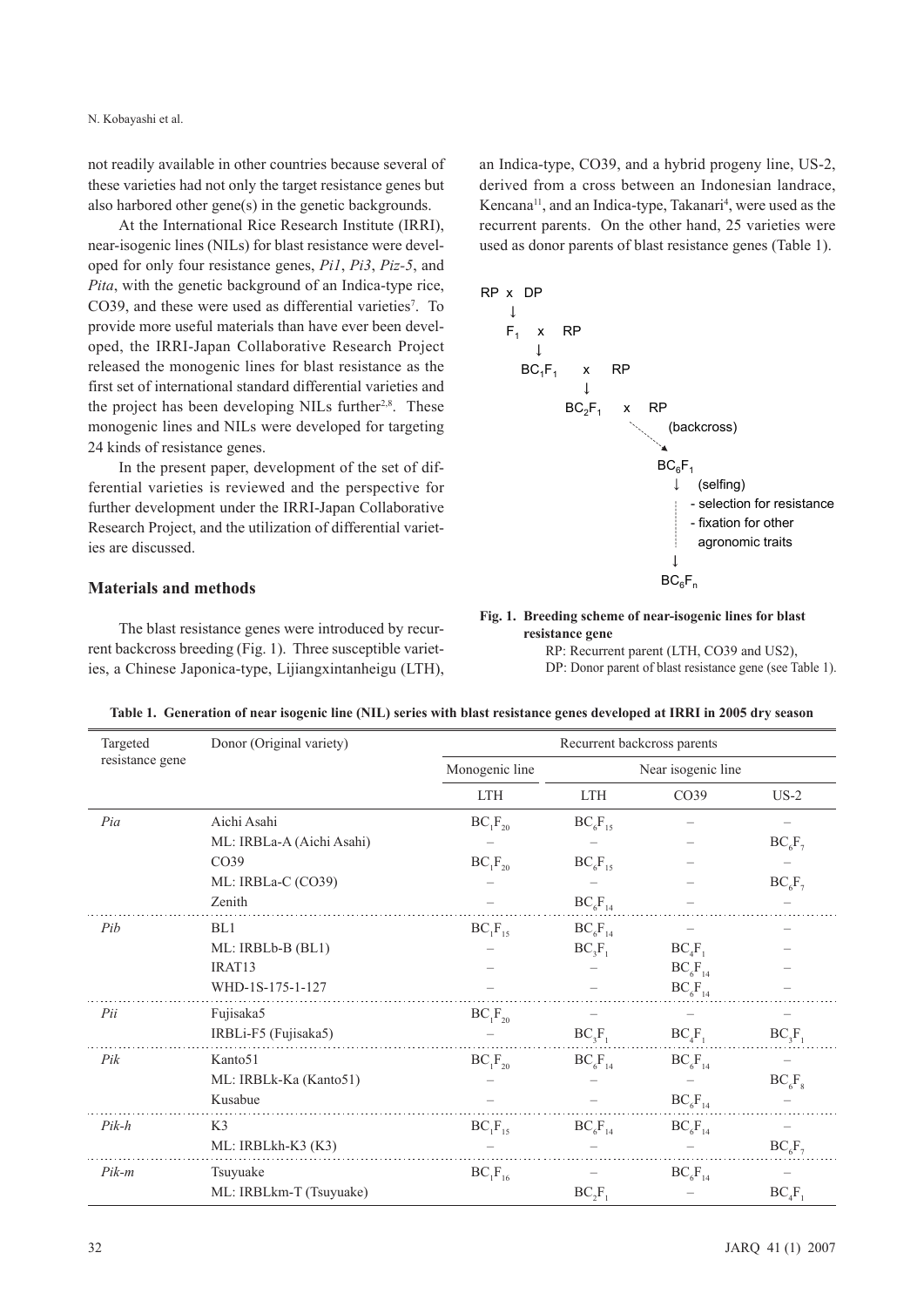| resistance gene<br>Monogenic line<br>Near isogenic line<br>$\mathop{\rm LTH}\nolimits$<br>CO39<br>$US-2$<br><b>LTH</b><br>K60<br>$Pik-p$<br>$BC_1F_{20}$<br>$BC_6F_{14}$<br>$\qquad \qquad -$<br>ML: IRBLkp-K60 (K60)<br>$BC_3F_1$<br>$BC_6F_7$<br>$Pik-s$<br>Shin2<br>$BC_6F_{14}$<br>$BC_1F_{20}$<br>ML: IRBLks-S (Shin2)<br>$BC_6F_7$<br>ML: IRBLks-F5 (Fujisaka5)<br>$BC_6F_7$<br>Caloro<br>$BC_6F_{14}$<br><b>B40</b><br>$BC_6F_{14}$<br>Zhaiyeqing8<br>$BC_6F_{11}$<br>Pish<br>Shin2<br>$BC_1F_{20}$<br>$BC_6F_{14}$<br>ML: IRBLsh-S (Shin2)<br>$BC_3F_1$<br>$BC_4F_1$<br>$BC_3F_1$<br>BL1<br>$BC_1F_{18}$<br>$BC_6F_{14}$<br>ML: IRBLsh-B (BL1)<br>$BC_3F_1$<br>$\overline{\phantom{0}}$<br>Kusabue<br>$BC_6F_{14}$<br>$BC_1F_6$<br>Pit<br>K59<br>$BC_5F_{16}$<br>Pita<br>C101PKT<br>$BC_2F_1$<br>ML: IRBLta-CP1 (C101PKT)<br>$BC_2F_1$<br>$BC_6F_8$<br>K1<br>$BC_2F_{18}$<br>$BC_6F_{14}$<br>ML: IRBLta-K1 (K1)<br>$BC_6F_8$<br>C105TTP2L9<br>$BC_3F_{18}$<br>$BC_6F_{16}$<br>ML: IRBLta-CT2 (C105TTP2L9)<br>$BC_6F_8$<br>Zhaiyeqing8<br>$BC_6F_{14}$<br>Yashiromochi<br>$BC_6F_{14}$<br>Reiho<br>Pita-2<br>$BC_1F_{16}$<br>$BC_6F_{14}$<br>ML: IRBLta2-Re (Reiho)<br>$BC_3F_1$<br>Pi No. 4<br>$BC_1F_{14}$<br>$BC_6F_{11}$<br>$BC_6F_{14}$<br>ML: IRBLta2-Pi (Pi.No.4)<br>$BC_4F_1$<br>IR <sub>64</sub><br>$BC_6F_{12}$<br>Fukunishiki<br>$BC_6F_{15}$<br>Fukunishiki<br>$\mathrm{BC}_{1}\mathrm{F}_{20}$<br>$BC_3F_1$<br>Piz<br>ML: IRBLz-Fu (Fukunishiki)<br>$BC_4F_1$<br>$BC_3F_{18}$<br>$Piz-5$<br>C101A51<br>$\mathrm{BC}_6\mathrm{F}_{16}$<br>$BC_6F_{14}$<br>ML: IRBLz-CA (C101A51)<br>$BC_4F_1$<br>K60<br>$BC_6F_{14}$<br>Tadukan<br>$BC_6F_{14}$<br>Toride1<br>$Piz-t$<br>$BC_6F_1$<br>$BC_6F_{15}$<br>ML: IRBLzt-T (Toride1)<br>$BC_6F_8$<br>IR <sub>56</sub><br>$BC_6F_{12}$<br>Pil<br>C101LAC<br>$BC_3F_{18}$<br>$BC_6F_{16}$<br>$BC_6F_{14}$<br>$BC_{6}F_{7}$<br>ML: IRBL1-CL (C101LAC)<br>Pi3<br>C104PKT<br>$BC_2F_{18}$<br>$BC_6F_{16}$<br>ML: IRBL3-CP4 (C104PKT)<br>$BC_4F_1$<br>$BC_4F_1$<br>Taebaeg<br>$BC_6F_{15}$ | Targeted | Donor (Original variety) | Recurrent backcross parents |  |
|-------------------------------------------------------------------------------------------------------------------------------------------------------------------------------------------------------------------------------------------------------------------------------------------------------------------------------------------------------------------------------------------------------------------------------------------------------------------------------------------------------------------------------------------------------------------------------------------------------------------------------------------------------------------------------------------------------------------------------------------------------------------------------------------------------------------------------------------------------------------------------------------------------------------------------------------------------------------------------------------------------------------------------------------------------------------------------------------------------------------------------------------------------------------------------------------------------------------------------------------------------------------------------------------------------------------------------------------------------------------------------------------------------------------------------------------------------------------------------------------------------------------------------------------------------------------------------------------------------------------------------------------------------------------------------------------------------------------------------------------------------------------------------------------------------------------------------------------------------------------------------------------------------------------------------------------------------------------------------------------------------------------------------------------------|----------|--------------------------|-----------------------------|--|
|                                                                                                                                                                                                                                                                                                                                                                                                                                                                                                                                                                                                                                                                                                                                                                                                                                                                                                                                                                                                                                                                                                                                                                                                                                                                                                                                                                                                                                                                                                                                                                                                                                                                                                                                                                                                                                                                                                                                                                                                                                                 |          |                          |                             |  |
|                                                                                                                                                                                                                                                                                                                                                                                                                                                                                                                                                                                                                                                                                                                                                                                                                                                                                                                                                                                                                                                                                                                                                                                                                                                                                                                                                                                                                                                                                                                                                                                                                                                                                                                                                                                                                                                                                                                                                                                                                                                 |          |                          |                             |  |
|                                                                                                                                                                                                                                                                                                                                                                                                                                                                                                                                                                                                                                                                                                                                                                                                                                                                                                                                                                                                                                                                                                                                                                                                                                                                                                                                                                                                                                                                                                                                                                                                                                                                                                                                                                                                                                                                                                                                                                                                                                                 |          |                          |                             |  |
|                                                                                                                                                                                                                                                                                                                                                                                                                                                                                                                                                                                                                                                                                                                                                                                                                                                                                                                                                                                                                                                                                                                                                                                                                                                                                                                                                                                                                                                                                                                                                                                                                                                                                                                                                                                                                                                                                                                                                                                                                                                 |          |                          |                             |  |
|                                                                                                                                                                                                                                                                                                                                                                                                                                                                                                                                                                                                                                                                                                                                                                                                                                                                                                                                                                                                                                                                                                                                                                                                                                                                                                                                                                                                                                                                                                                                                                                                                                                                                                                                                                                                                                                                                                                                                                                                                                                 |          |                          |                             |  |
|                                                                                                                                                                                                                                                                                                                                                                                                                                                                                                                                                                                                                                                                                                                                                                                                                                                                                                                                                                                                                                                                                                                                                                                                                                                                                                                                                                                                                                                                                                                                                                                                                                                                                                                                                                                                                                                                                                                                                                                                                                                 |          |                          |                             |  |
|                                                                                                                                                                                                                                                                                                                                                                                                                                                                                                                                                                                                                                                                                                                                                                                                                                                                                                                                                                                                                                                                                                                                                                                                                                                                                                                                                                                                                                                                                                                                                                                                                                                                                                                                                                                                                                                                                                                                                                                                                                                 |          |                          |                             |  |
|                                                                                                                                                                                                                                                                                                                                                                                                                                                                                                                                                                                                                                                                                                                                                                                                                                                                                                                                                                                                                                                                                                                                                                                                                                                                                                                                                                                                                                                                                                                                                                                                                                                                                                                                                                                                                                                                                                                                                                                                                                                 |          |                          |                             |  |
|                                                                                                                                                                                                                                                                                                                                                                                                                                                                                                                                                                                                                                                                                                                                                                                                                                                                                                                                                                                                                                                                                                                                                                                                                                                                                                                                                                                                                                                                                                                                                                                                                                                                                                                                                                                                                                                                                                                                                                                                                                                 |          |                          |                             |  |
|                                                                                                                                                                                                                                                                                                                                                                                                                                                                                                                                                                                                                                                                                                                                                                                                                                                                                                                                                                                                                                                                                                                                                                                                                                                                                                                                                                                                                                                                                                                                                                                                                                                                                                                                                                                                                                                                                                                                                                                                                                                 |          |                          |                             |  |
|                                                                                                                                                                                                                                                                                                                                                                                                                                                                                                                                                                                                                                                                                                                                                                                                                                                                                                                                                                                                                                                                                                                                                                                                                                                                                                                                                                                                                                                                                                                                                                                                                                                                                                                                                                                                                                                                                                                                                                                                                                                 |          |                          |                             |  |
|                                                                                                                                                                                                                                                                                                                                                                                                                                                                                                                                                                                                                                                                                                                                                                                                                                                                                                                                                                                                                                                                                                                                                                                                                                                                                                                                                                                                                                                                                                                                                                                                                                                                                                                                                                                                                                                                                                                                                                                                                                                 |          |                          |                             |  |
|                                                                                                                                                                                                                                                                                                                                                                                                                                                                                                                                                                                                                                                                                                                                                                                                                                                                                                                                                                                                                                                                                                                                                                                                                                                                                                                                                                                                                                                                                                                                                                                                                                                                                                                                                                                                                                                                                                                                                                                                                                                 |          |                          |                             |  |
|                                                                                                                                                                                                                                                                                                                                                                                                                                                                                                                                                                                                                                                                                                                                                                                                                                                                                                                                                                                                                                                                                                                                                                                                                                                                                                                                                                                                                                                                                                                                                                                                                                                                                                                                                                                                                                                                                                                                                                                                                                                 |          |                          |                             |  |
|                                                                                                                                                                                                                                                                                                                                                                                                                                                                                                                                                                                                                                                                                                                                                                                                                                                                                                                                                                                                                                                                                                                                                                                                                                                                                                                                                                                                                                                                                                                                                                                                                                                                                                                                                                                                                                                                                                                                                                                                                                                 |          |                          |                             |  |
|                                                                                                                                                                                                                                                                                                                                                                                                                                                                                                                                                                                                                                                                                                                                                                                                                                                                                                                                                                                                                                                                                                                                                                                                                                                                                                                                                                                                                                                                                                                                                                                                                                                                                                                                                                                                                                                                                                                                                                                                                                                 |          |                          |                             |  |
|                                                                                                                                                                                                                                                                                                                                                                                                                                                                                                                                                                                                                                                                                                                                                                                                                                                                                                                                                                                                                                                                                                                                                                                                                                                                                                                                                                                                                                                                                                                                                                                                                                                                                                                                                                                                                                                                                                                                                                                                                                                 |          |                          |                             |  |
|                                                                                                                                                                                                                                                                                                                                                                                                                                                                                                                                                                                                                                                                                                                                                                                                                                                                                                                                                                                                                                                                                                                                                                                                                                                                                                                                                                                                                                                                                                                                                                                                                                                                                                                                                                                                                                                                                                                                                                                                                                                 |          |                          |                             |  |
|                                                                                                                                                                                                                                                                                                                                                                                                                                                                                                                                                                                                                                                                                                                                                                                                                                                                                                                                                                                                                                                                                                                                                                                                                                                                                                                                                                                                                                                                                                                                                                                                                                                                                                                                                                                                                                                                                                                                                                                                                                                 |          |                          |                             |  |
|                                                                                                                                                                                                                                                                                                                                                                                                                                                                                                                                                                                                                                                                                                                                                                                                                                                                                                                                                                                                                                                                                                                                                                                                                                                                                                                                                                                                                                                                                                                                                                                                                                                                                                                                                                                                                                                                                                                                                                                                                                                 |          |                          |                             |  |
|                                                                                                                                                                                                                                                                                                                                                                                                                                                                                                                                                                                                                                                                                                                                                                                                                                                                                                                                                                                                                                                                                                                                                                                                                                                                                                                                                                                                                                                                                                                                                                                                                                                                                                                                                                                                                                                                                                                                                                                                                                                 |          |                          |                             |  |
|                                                                                                                                                                                                                                                                                                                                                                                                                                                                                                                                                                                                                                                                                                                                                                                                                                                                                                                                                                                                                                                                                                                                                                                                                                                                                                                                                                                                                                                                                                                                                                                                                                                                                                                                                                                                                                                                                                                                                                                                                                                 |          |                          |                             |  |
|                                                                                                                                                                                                                                                                                                                                                                                                                                                                                                                                                                                                                                                                                                                                                                                                                                                                                                                                                                                                                                                                                                                                                                                                                                                                                                                                                                                                                                                                                                                                                                                                                                                                                                                                                                                                                                                                                                                                                                                                                                                 |          |                          |                             |  |
|                                                                                                                                                                                                                                                                                                                                                                                                                                                                                                                                                                                                                                                                                                                                                                                                                                                                                                                                                                                                                                                                                                                                                                                                                                                                                                                                                                                                                                                                                                                                                                                                                                                                                                                                                                                                                                                                                                                                                                                                                                                 |          |                          |                             |  |
|                                                                                                                                                                                                                                                                                                                                                                                                                                                                                                                                                                                                                                                                                                                                                                                                                                                                                                                                                                                                                                                                                                                                                                                                                                                                                                                                                                                                                                                                                                                                                                                                                                                                                                                                                                                                                                                                                                                                                                                                                                                 |          |                          |                             |  |
|                                                                                                                                                                                                                                                                                                                                                                                                                                                                                                                                                                                                                                                                                                                                                                                                                                                                                                                                                                                                                                                                                                                                                                                                                                                                                                                                                                                                                                                                                                                                                                                                                                                                                                                                                                                                                                                                                                                                                                                                                                                 |          |                          |                             |  |
|                                                                                                                                                                                                                                                                                                                                                                                                                                                                                                                                                                                                                                                                                                                                                                                                                                                                                                                                                                                                                                                                                                                                                                                                                                                                                                                                                                                                                                                                                                                                                                                                                                                                                                                                                                                                                                                                                                                                                                                                                                                 |          |                          |                             |  |
|                                                                                                                                                                                                                                                                                                                                                                                                                                                                                                                                                                                                                                                                                                                                                                                                                                                                                                                                                                                                                                                                                                                                                                                                                                                                                                                                                                                                                                                                                                                                                                                                                                                                                                                                                                                                                                                                                                                                                                                                                                                 |          |                          |                             |  |
|                                                                                                                                                                                                                                                                                                                                                                                                                                                                                                                                                                                                                                                                                                                                                                                                                                                                                                                                                                                                                                                                                                                                                                                                                                                                                                                                                                                                                                                                                                                                                                                                                                                                                                                                                                                                                                                                                                                                                                                                                                                 |          |                          |                             |  |
|                                                                                                                                                                                                                                                                                                                                                                                                                                                                                                                                                                                                                                                                                                                                                                                                                                                                                                                                                                                                                                                                                                                                                                                                                                                                                                                                                                                                                                                                                                                                                                                                                                                                                                                                                                                                                                                                                                                                                                                                                                                 |          |                          |                             |  |
|                                                                                                                                                                                                                                                                                                                                                                                                                                                                                                                                                                                                                                                                                                                                                                                                                                                                                                                                                                                                                                                                                                                                                                                                                                                                                                                                                                                                                                                                                                                                                                                                                                                                                                                                                                                                                                                                                                                                                                                                                                                 |          |                          |                             |  |
|                                                                                                                                                                                                                                                                                                                                                                                                                                                                                                                                                                                                                                                                                                                                                                                                                                                                                                                                                                                                                                                                                                                                                                                                                                                                                                                                                                                                                                                                                                                                                                                                                                                                                                                                                                                                                                                                                                                                                                                                                                                 |          |                          |                             |  |
|                                                                                                                                                                                                                                                                                                                                                                                                                                                                                                                                                                                                                                                                                                                                                                                                                                                                                                                                                                                                                                                                                                                                                                                                                                                                                                                                                                                                                                                                                                                                                                                                                                                                                                                                                                                                                                                                                                                                                                                                                                                 |          |                          |                             |  |
|                                                                                                                                                                                                                                                                                                                                                                                                                                                                                                                                                                                                                                                                                                                                                                                                                                                                                                                                                                                                                                                                                                                                                                                                                                                                                                                                                                                                                                                                                                                                                                                                                                                                                                                                                                                                                                                                                                                                                                                                                                                 |          |                          |                             |  |
|                                                                                                                                                                                                                                                                                                                                                                                                                                                                                                                                                                                                                                                                                                                                                                                                                                                                                                                                                                                                                                                                                                                                                                                                                                                                                                                                                                                                                                                                                                                                                                                                                                                                                                                                                                                                                                                                                                                                                                                                                                                 |          |                          |                             |  |
|                                                                                                                                                                                                                                                                                                                                                                                                                                                                                                                                                                                                                                                                                                                                                                                                                                                                                                                                                                                                                                                                                                                                                                                                                                                                                                                                                                                                                                                                                                                                                                                                                                                                                                                                                                                                                                                                                                                                                                                                                                                 |          |                          |                             |  |
|                                                                                                                                                                                                                                                                                                                                                                                                                                                                                                                                                                                                                                                                                                                                                                                                                                                                                                                                                                                                                                                                                                                                                                                                                                                                                                                                                                                                                                                                                                                                                                                                                                                                                                                                                                                                                                                                                                                                                                                                                                                 |          |                          |                             |  |
|                                                                                                                                                                                                                                                                                                                                                                                                                                                                                                                                                                                                                                                                                                                                                                                                                                                                                                                                                                                                                                                                                                                                                                                                                                                                                                                                                                                                                                                                                                                                                                                                                                                                                                                                                                                                                                                                                                                                                                                                                                                 |          |                          |                             |  |
|                                                                                                                                                                                                                                                                                                                                                                                                                                                                                                                                                                                                                                                                                                                                                                                                                                                                                                                                                                                                                                                                                                                                                                                                                                                                                                                                                                                                                                                                                                                                                                                                                                                                                                                                                                                                                                                                                                                                                                                                                                                 |          |                          |                             |  |
|                                                                                                                                                                                                                                                                                                                                                                                                                                                                                                                                                                                                                                                                                                                                                                                                                                                                                                                                                                                                                                                                                                                                                                                                                                                                                                                                                                                                                                                                                                                                                                                                                                                                                                                                                                                                                                                                                                                                                                                                                                                 |          |                          |                             |  |
|                                                                                                                                                                                                                                                                                                                                                                                                                                                                                                                                                                                                                                                                                                                                                                                                                                                                                                                                                                                                                                                                                                                                                                                                                                                                                                                                                                                                                                                                                                                                                                                                                                                                                                                                                                                                                                                                                                                                                                                                                                                 |          |                          |                             |  |
|                                                                                                                                                                                                                                                                                                                                                                                                                                                                                                                                                                                                                                                                                                                                                                                                                                                                                                                                                                                                                                                                                                                                                                                                                                                                                                                                                                                                                                                                                                                                                                                                                                                                                                                                                                                                                                                                                                                                                                                                                                                 |          |                          |                             |  |
|                                                                                                                                                                                                                                                                                                                                                                                                                                                                                                                                                                                                                                                                                                                                                                                                                                                                                                                                                                                                                                                                                                                                                                                                                                                                                                                                                                                                                                                                                                                                                                                                                                                                                                                                                                                                                                                                                                                                                                                                                                                 |          |                          |                             |  |

**Table 1. Generation of near isogenic line (NIL) series with blast resistance genes developed at IRRI in 2005 dry season (continued)**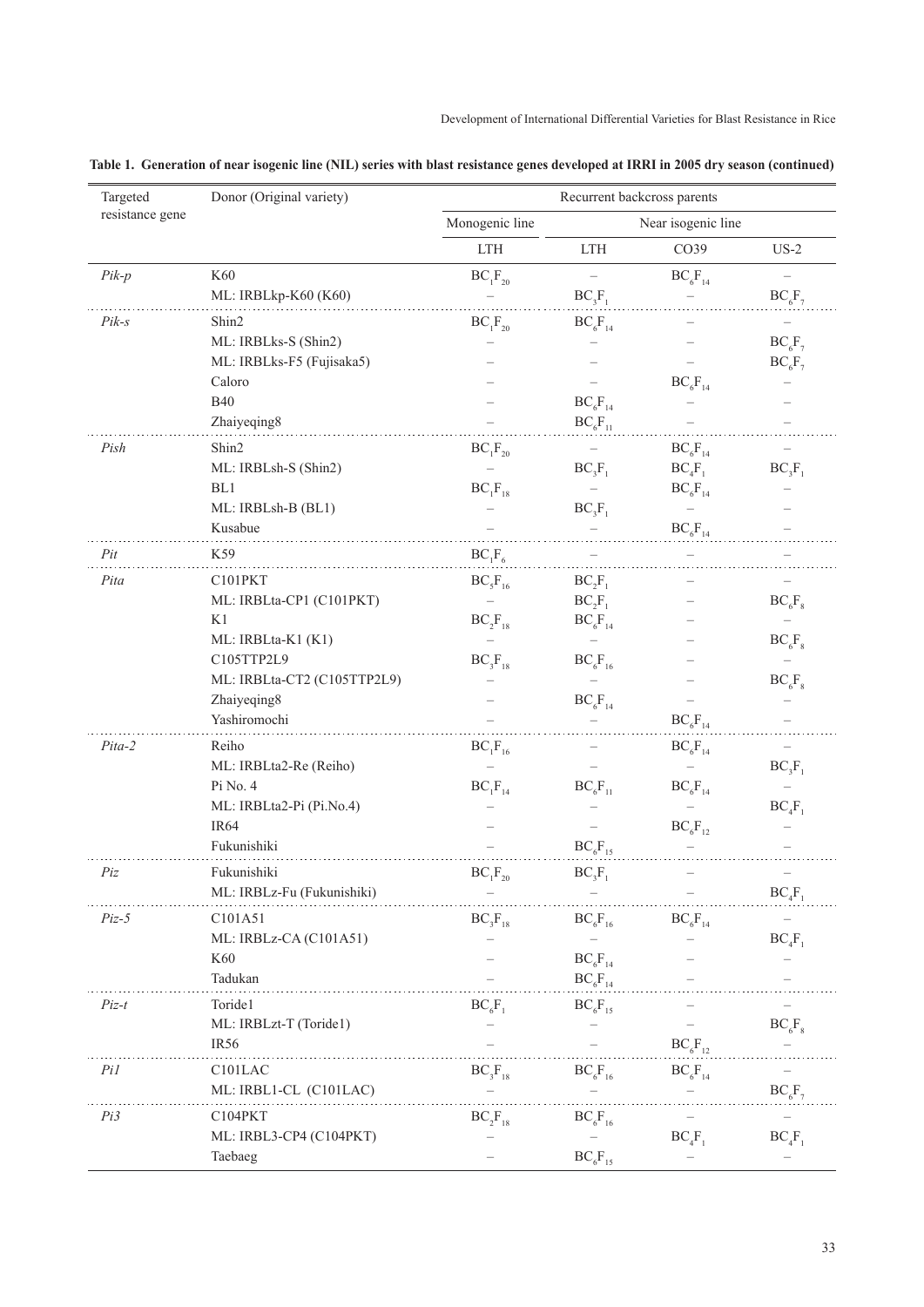| Targeted        | Donor (Original variety)      |                | Recurrent backcross parents    |                    |           |
|-----------------|-------------------------------|----------------|--------------------------------|--------------------|-----------|
| resistance gene |                               | Monogenic line |                                | Near isogenic line |           |
|                 |                               | <b>LTH</b>     | <b>LTH</b>                     | CO <sub>39</sub>   | $US-2$    |
| Pi5(t)          | RIL249 (Moroberekan)          | $BC_3F_{18}$   | $BC_6F_{16}$                   | $BC_6F_{14}$       |           |
|                 | ML: IRBL5-M (RIL249)          |                |                                |                    | $BC_6F_8$ |
| Pi7(t)          | RIL29 (Moroberekan)           | $BC_3F_{18}$   | $BC_6F_{16}$                   | $BC_6F_{14}$       |           |
|                 | ML: IRBL7-M (RIL29)           |                |                                |                    | $BC_6F_7$ |
| Pi9(t)          | WHD-IS-75-1-127               | $BC_3F_{18}$   | $BC_6F_{16}$                   |                    |           |
|                 | ML: IRBL9-W (WHD-1S-75-1-127) |                |                                | $BC_3F_1$          | $BC_6F_7$ |
| Pi11            | Zhaiyeqing8                   | $BC_2F_{18}$   |                                |                    |           |
|                 | ML: IRBL11-Zh (Zhaiyeqing8)   |                |                                | $BC_4F_1$          |           |
| Pi12(t)         | RIL10 (Moroberekan)           | $BC_2F_{18}$   |                                |                    |           |
|                 | ML: IRBL12-M (RIL10)          |                | $BC_3F_1$                      | $BC_4F_1$          | $BC_6F_7$ |
| Pi19            | Aichi Asahi                   | $BC_1F_{17}$   |                                |                    |           |
|                 | ML: IRBL19-A (Aichi Asahi)    |                | $BC_1F_1$                      | $BC_1F_1$          | $BC_1F_1$ |
| Pi20(t)         | IR24                          | $BC_1F_{16}$   |                                |                    |           |
|                 | ML: IRBL20-IR24 (IR24)        |                | BC <sub>2</sub> F <sub>1</sub> | $BC_3F_1$          | $BC_3F_1$ |

**Table 1. Generation of near isogenic line (NIL) series with blast resistance genes developed at IRRI in 2005 dry season (continued)**

A total of 20 Philippines strains<sup>10</sup> that were clarified by the pathogenicity and selected as the differential blast isolates, were used to estimate the resistance genes by the reaction pattern (Table 2). Avirulent isolates to the resistance genes were inoculated to confirm the presence and homozygosity of the corresponding genes in each developing progeny. Ten seedlings per line raised in plastic trays were inoculated at the 4th or 5th leaf stage by spraying with a spore suspension. Six or seven days after inoculation, each line was evaluated by their susceptibility based on the degree of infection of each seedling. The reaction was classified into a scale of 0 to 5 with slight modifications as described previously by Mackill and Bonman<sup>6</sup>. Scale 3 was further divided into two ratings depending on the breadth of the lesion. Where the biggest lesion was elongated less than or more than 3 mm, the plant was rated as  $3<sup>-</sup>$  or  $3<sup>+</sup>$ , respectively. The reactions of differential varieties were categorized and summarized into three reaction classes wherein  $0-2$  were resistant  $(R)$ ,  $3<sup>-</sup>$  was moderately resistant  $(M)$ ,  $3$ <sup>+</sup> was moderately susceptible (MS), and 4–5 were considered susceptible (S). LTH and CO39 were used as susceptible check varieties.

During the development, lines targeting *Pi19* or *Pit* were susceptible to all Philippine blast isolated and used for selection. Lines with *Pik*, *Pik-m*, *Pik-h*, *Pik-p*, *Pi1*, or *Pi7* showed the same reaction pattern to the isolate of each other. Varieties with *Piz*, *Piz-5* (*Pi2*) or *Pish* showed a wide spectrum of resistance to the Philippine isolates. For these genes, selection was done at the National Institute

of Crop Science (NICS) in Japan under the IRRI-Japan shuttle research program, because of difficulty in selection by using the Philippine blast isolates.

Agronomical traits including heading date and several morphological characteristics of the developed lines were evaluated to confirm the genetic uniformity and similarity to the corresponding recurrent parent.

# **Results**

## **1. Monogenic lines as a new set of international standard differential varieties**

Thirty-one monogenic lines for targeting 24 kinds of resistance genes, *Pia*, *Pib*, *Pii*, *Pik*, *Pik-h*, *Pik-m*, *Pikp*, *Pik-s*, *Pish*, *Pit*, *Pita*, *Pita-2*, *Piz*, *Piz-5* (*Pi2*), *Piz-t*, *Pi1*, *Pi3*, *Pi5*(t), *Pi7*, *Pi9*(t), *Pi11*(t), *Pi12*(t), *Pi19*(t), and Pi20, were developed<sup>7</sup>. Twenty-five blast resistant varieties were used as donor parents of the resistance genes. Monogenic lines were bred by the backcross method to transfer the single gene into the recurrent parent, LTH, which was not identified to have any major resistance gene in the genetic background.

These monogenic lines were fixed with the resistance genes and showed clear reactions to blast isolates from the Philippines, however, they also had diverse agronomic traits among them. As a result of an evaluation of culm length, panicle length, days to heading, 100-grain weight, panicle number, spikelet fertility, leaf length, and leaf width over 4 cropping seasons, significant differences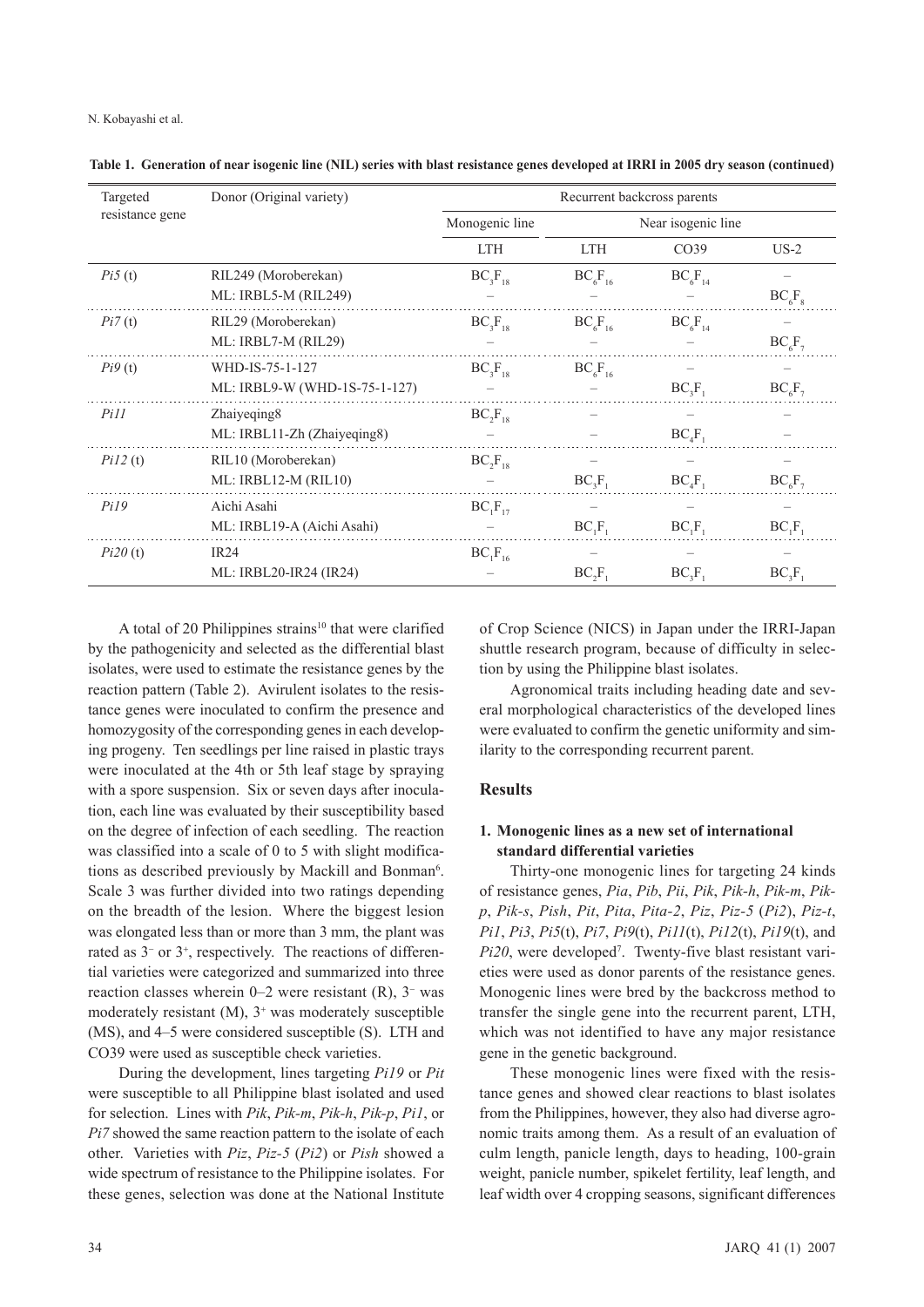| Target gene                   | Designation <sup>a)</sup>                                                                                                 | Generation                                                         |                     |                        |                                                          |                                                                                                                    |                                                                     |                             |                |                                                                                                                                                                                                                                                                                                                                                                                                                                                                                           |                                                                                 | Blast Isolates <sup>b)</sup>                                                                                                                                                                                                                                                                |                                                                                                                         |                                                                                                                   |                                                                                                                   |              |                |                          |                                  |                                                                                                                                                                                                                                                                                                                                                                                                                        |  |
|-------------------------------|---------------------------------------------------------------------------------------------------------------------------|--------------------------------------------------------------------|---------------------|------------------------|----------------------------------------------------------|--------------------------------------------------------------------------------------------------------------------|---------------------------------------------------------------------|-----------------------------|----------------|-------------------------------------------------------------------------------------------------------------------------------------------------------------------------------------------------------------------------------------------------------------------------------------------------------------------------------------------------------------------------------------------------------------------------------------------------------------------------------------------|---------------------------------------------------------------------------------|---------------------------------------------------------------------------------------------------------------------------------------------------------------------------------------------------------------------------------------------------------------------------------------------|-------------------------------------------------------------------------------------------------------------------------|-------------------------------------------------------------------------------------------------------------------|-------------------------------------------------------------------------------------------------------------------|--------------|----------------|--------------------------|----------------------------------|------------------------------------------------------------------------------------------------------------------------------------------------------------------------------------------------------------------------------------------------------------------------------------------------------------------------------------------------------------------------------------------------------------------------|--|
|                               |                                                                                                                           |                                                                    |                     | $\mathbf{\sim}$        |                                                          |                                                                                                                    | $\sim$                                                              |                             |                |                                                                                                                                                                                                                                                                                                                                                                                                                                                                                           |                                                                                 |                                                                                                                                                                                                                                                                                             |                                                                                                                         |                                                                                                                   |                                                                                                                   |              | $\frac{6}{16}$ | $\overline{\phantom{0}}$ | $18\,$                           |                                                                                                                                                                                                                                                                                                                                                                                                                        |  |
|                               | IRBLt-K59                                                                                                                 |                                                                    | $NSS-S$             |                        | $\begin{array}{c}\n 0 \\ 0 \\ 0 \\ 0 \\ 0\n \end{array}$ | $\frac{1}{4}$ a a a a a a a k k k k k k a k k $\frac{1}{2}$ a a a a a k k k $\frac{1}{2}$ $\geq$ $\frac{1}{2}$ k k |                                                                     |                             |                | $\infty \text{ is given by } \frac{1}{2} \times \frac{1}{2} \times \frac{1}{2} \times \frac{1}{2} \times \frac{1}{2} \times \frac{1}{2} \times \frac{1}{2} \times \frac{1}{2} \times \frac{1}{2} \times \frac{1}{2} \times \frac{1}{2} \times \frac{1}{2} \times \frac{1}{2} \times \frac{1}{2} \times \frac{1}{2} \times \frac{1}{2} \times \frac{1}{2} \times \frac{1}{2} \times \frac{1}{2} \times \frac{1}{2} \times \frac{1}{2} \times \frac{1}{2} \times \frac{1}{2} \times \frac{$ |                                                                                 | $\frac{1}{2}$ a a a a a a a a a a a a a a a $\frac{1}{2}$ a $\frac{1}{2}$ a $\frac{1}{2}$ a $\frac{1}{2}$ a $\frac{1}{2}$ a $\frac{1}{2}$ a $\frac{1}{2}$ a $\frac{1}{2}$ a $\frac{1}{2}$ a $\frac{1}{2}$ a $\frac{1}{2}$ a $\frac{1}{2}$ a $\frac{1}{2}$ a $\frac{1}{2}$ a $\frac{1}{2}$ a | $\Xi$   ທ ທ ທ ທ ທ ທ ທ ຕ ຕ ຕ ຕ ຕ ຕ ຕ ຕ ຕ ຕ $\Xi$ $\gtrsim$ $\Xi$ ທ ທ $\gtrsim$ $\Xi$ ຕ ຕ ຕ $\Xi$ $\Xi$ $\Xi$ $\Xi$ $\Xi$ | $\mathbb{C}$   w w w w w w w x x x x x x w w w w x $\frac{1}{N}$ $\frac{1}{N}$ w x w x x x $\geq$ $\geq$ $\geq$ x | $\frac{1}{2}$   w w w w w w w w k k k k k k w k k k w w w w w w w w k k $\geq$ $\geq$ $\geq$ $\geq$ $\geq$ $\geq$ | $\vec{z}$    |                |                          | αααααααααααααααααααααααααααΣΣααα | $\mathbb{E}[\mathbb{E}[\mathbb{E}[\mathbb{E}[\mathbb{E}[\mathbb{E}[\mathbb{E}[\mathbb{E}[\mathbb{E}[\mathbb{E}[\mathbb{E}[\mathbb{E}[\mathbb{E}[\mathbb{E}[\mathbb{E}[\mathbb{E}[\mathbb{E}[\mathbb{E}[\mathbb{E}[\mathbb{E}[\mathbb{E}[\mathbb{E}[\mathbb{E}[\mathbb{E}[\mathbb{E}[\mathbb{E}[\mathbb{E}[\mathbb{E}[\mathbb{E}[\mathbb{E}[\mathbb{E}[\mathbb{E}[\mathbb{E}[\mathbb{E}[\mathbb{E}[\mathbb{E}[\mathbb{$ |  |
| $PiJ9(t)$                     | RBL19-A                                                                                                                   | $\mathbf{B}\mathbf{C}_1\!\mathbf{F}_{\rm B}$                       | S                   |                        |                                                          |                                                                                                                    |                                                                     |                             |                |                                                                                                                                                                                                                                                                                                                                                                                                                                                                                           |                                                                                 |                                                                                                                                                                                                                                                                                             |                                                                                                                         |                                                                                                                   |                                                                                                                   |              |                |                          |                                  |                                                                                                                                                                                                                                                                                                                                                                                                                        |  |
| Pia                           | RBLa-A                                                                                                                    | $\mathbf{B}\mathbf{C}_1\!\mathbf{F}_{16}$                          | S                   |                        |                                                          |                                                                                                                    |                                                                     |                             |                |                                                                                                                                                                                                                                                                                                                                                                                                                                                                                           |                                                                                 |                                                                                                                                                                                                                                                                                             |                                                                                                                         |                                                                                                                   |                                                                                                                   |              |                |                          |                                  |                                                                                                                                                                                                                                                                                                                                                                                                                        |  |
|                               | RBL <sub>a-C</sub>                                                                                                        | $\mathbf{B}\mathbf{C}_\mathrm{1}\mathbf{F}_\mathrm{16}$            |                     |                        |                                                          |                                                                                                                    |                                                                     |                             |                |                                                                                                                                                                                                                                                                                                                                                                                                                                                                                           |                                                                                 |                                                                                                                                                                                                                                                                                             |                                                                                                                         |                                                                                                                   |                                                                                                                   |              |                |                          |                                  |                                                                                                                                                                                                                                                                                                                                                                                                                        |  |
| Pib                           | RBL <sub>b-B</sub>                                                                                                        | $\mathsf{BC}_\mathrm{l}\mathsf{F}_\mathrm{u}$                      | <b>NNN</b>          | S                      |                                                          |                                                                                                                    |                                                                     |                             |                |                                                                                                                                                                                                                                                                                                                                                                                                                                                                                           |                                                                                 |                                                                                                                                                                                                                                                                                             |                                                                                                                         |                                                                                                                   |                                                                                                                   |              |                |                          |                                  |                                                                                                                                                                                                                                                                                                                                                                                                                        |  |
| $Pik-s$                       | <b>RBLks-F5</b>                                                                                                           | $\mathsf{BCF}_{1^{\mathsf{E}}_{16}}$                               |                     | S                      |                                                          |                                                                                                                    |                                                                     |                             |                |                                                                                                                                                                                                                                                                                                                                                                                                                                                                                           |                                                                                 |                                                                                                                                                                                                                                                                                             |                                                                                                                         |                                                                                                                   |                                                                                                                   |              |                |                          |                                  |                                                                                                                                                                                                                                                                                                                                                                                                                        |  |
|                               | RBLks-S                                                                                                                   | $\mathbf{B}\mathbf{C}_1\mathbf{F}_{16}$                            | $\geq$              | S                      |                                                          |                                                                                                                    |                                                                     |                             |                |                                                                                                                                                                                                                                                                                                                                                                                                                                                                                           |                                                                                 |                                                                                                                                                                                                                                                                                             |                                                                                                                         |                                                                                                                   |                                                                                                                   |              |                |                          |                                  |                                                                                                                                                                                                                                                                                                                                                                                                                        |  |
| Pik                           | <b>RBLk-Ka</b>                                                                                                            | $\mathbf{B}\mathbf{C}_{\mathrm{I}}\mathbf{F}_{\mathrm{IS}}$        | $\approx$           | $\scriptstyle{\simeq}$ |                                                          |                                                                                                                    |                                                                     |                             |                |                                                                                                                                                                                                                                                                                                                                                                                                                                                                                           |                                                                                 |                                                                                                                                                                                                                                                                                             |                                                                                                                         |                                                                                                                   |                                                                                                                   |              |                |                          |                                  |                                                                                                                                                                                                                                                                                                                                                                                                                        |  |
| $P$                           | RBLkp-K60                                                                                                                 | $\mathbf{BC}^{\,\mathrm{F}}_{\mathrm{14}}$                         | $\approx$           |                        |                                                          |                                                                                                                    |                                                                     |                             |                |                                                                                                                                                                                                                                                                                                                                                                                                                                                                                           |                                                                                 |                                                                                                                                                                                                                                                                                             |                                                                                                                         |                                                                                                                   |                                                                                                                   |              |                |                          |                                  |                                                                                                                                                                                                                                                                                                                                                                                                                        |  |
| $Pik-h$                       | IRBLkh-K3                                                                                                                 | $\mathbf{BC}^{\,\,}_{\mathbf{I}}\mathbf{F}_{\mathbf{I}4}$          | $\approx$           |                        |                                                          |                                                                                                                    |                                                                     |                             |                |                                                                                                                                                                                                                                                                                                                                                                                                                                                                                           |                                                                                 |                                                                                                                                                                                                                                                                                             |                                                                                                                         |                                                                                                                   |                                                                                                                   |              |                |                          |                                  |                                                                                                                                                                                                                                                                                                                                                                                                                        |  |
| Pik-m                         | RBLkm-Ts                                                                                                                  | $\mathbf{B}\mathbf{C}_1\mathbf{F}_{12}$                            | $\approx$           |                        |                                                          |                                                                                                                    |                                                                     |                             |                |                                                                                                                                                                                                                                                                                                                                                                                                                                                                                           |                                                                                 |                                                                                                                                                                                                                                                                                             |                                                                                                                         |                                                                                                                   |                                                                                                                   |              |                |                          |                                  |                                                                                                                                                                                                                                                                                                                                                                                                                        |  |
| Pil                           | RBL1-CL                                                                                                                   | $\mathbf{BC}_{3}\mathbf{F}_{14}$                                   | $\approx$           |                        |                                                          |                                                                                                                    |                                                                     |                             |                |                                                                                                                                                                                                                                                                                                                                                                                                                                                                                           |                                                                                 |                                                                                                                                                                                                                                                                                             |                                                                                                                         |                                                                                                                   |                                                                                                                   |              |                |                          |                                  |                                                                                                                                                                                                                                                                                                                                                                                                                        |  |
| $Pi7\left( \mathrm{t}\right)$ | IRBL7-M                                                                                                                   | $\mathbf{B}\mathbf{C}_3\mathbf{F}_{14}$                            | $\approx$           |                        |                                                          |                                                                                                                    |                                                                     |                             |                |                                                                                                                                                                                                                                                                                                                                                                                                                                                                                           |                                                                                 |                                                                                                                                                                                                                                                                                             |                                                                                                                         |                                                                                                                   |                                                                                                                   |              |                |                          |                                  |                                                                                                                                                                                                                                                                                                                                                                                                                        |  |
| $Piz-t$                       | RBLzt-T                                                                                                                   | $\mathbf{B}\mathbf{C}_1\mathbf{F}_{16}$                            | S                   |                        |                                                          |                                                                                                                    |                                                                     |                             |                |                                                                                                                                                                                                                                                                                                                                                                                                                                                                                           |                                                                                 |                                                                                                                                                                                                                                                                                             |                                                                                                                         |                                                                                                                   |                                                                                                                   |              |                |                          |                                  |                                                                                                                                                                                                                                                                                                                                                                                                                        |  |
| Pita                          | RBLta-K1                                                                                                                  | $\mathsf{BC}^{\,\mathsf{F}}_{\mathsf{2}^{\,\mathsf{H}}\mathsf{4}}$ | S                   |                        |                                                          |                                                                                                                    |                                                                     |                             |                |                                                                                                                                                                                                                                                                                                                                                                                                                                                                                           |                                                                                 |                                                                                                                                                                                                                                                                                             |                                                                                                                         |                                                                                                                   |                                                                                                                   |              |                |                          |                                  |                                                                                                                                                                                                                                                                                                                                                                                                                        |  |
|                               | RBLta-CT2                                                                                                                 | $\mathbf{B}\mathbf{C}_{\mathbf{j}}\mathbf{F}_{_{14}}$              | S                   |                        |                                                          |                                                                                                                    |                                                                     |                             |                |                                                                                                                                                                                                                                                                                                                                                                                                                                                                                           |                                                                                 |                                                                                                                                                                                                                                                                                             |                                                                                                                         |                                                                                                                   |                                                                                                                   |              |                |                          |                                  |                                                                                                                                                                                                                                                                                                                                                                                                                        |  |
|                               | RBLta-CP1                                                                                                                 | $\mathsf{BC}_5\mathsf{F}_\mathsf{12}$                              | $\infty$            |                        |                                                          |                                                                                                                    |                                                                     |                             |                |                                                                                                                                                                                                                                                                                                                                                                                                                                                                                           |                                                                                 |                                                                                                                                                                                                                                                                                             |                                                                                                                         |                                                                                                                   |                                                                                                                   |              |                |                          |                                  |                                                                                                                                                                                                                                                                                                                                                                                                                        |  |
| Pii                           | RBLi-F5                                                                                                                   | $\mathbf{B}\mathbf{C}_1\!\mathbf{F}_{16}$                          | $\approx$           |                        |                                                          |                                                                                                                    | ααααααααααααααακακΣααααααακακΣΣΣΣΣ                                  |                             |                |                                                                                                                                                                                                                                                                                                                                                                                                                                                                                           |                                                                                 |                                                                                                                                                                                                                                                                                             |                                                                                                                         |                                                                                                                   |                                                                                                                   |              |                |                          |                                  |                                                                                                                                                                                                                                                                                                                                                                                                                        |  |
| Pi3                           | IRBL3-CP4                                                                                                                 | $\mathbf{B}\mathbf{C}_2\mathbf{F}_{14}$                            | $\approx$           |                        |                                                          |                                                                                                                    |                                                                     |                             |                |                                                                                                                                                                                                                                                                                                                                                                                                                                                                                           |                                                                                 |                                                                                                                                                                                                                                                                                             |                                                                                                                         |                                                                                                                   |                                                                                                                   |              |                |                          |                                  |                                                                                                                                                                                                                                                                                                                                                                                                                        |  |
| Pi5(t)                        | IRBL5-M                                                                                                                   | $\mathbf{BC}_{3}\mathbf{F}_{14}$                                   | $\approx$           | S                      |                                                          |                                                                                                                    |                                                                     |                             |                |                                                                                                                                                                                                                                                                                                                                                                                                                                                                                           |                                                                                 |                                                                                                                                                                                                                                                                                             |                                                                                                                         |                                                                                                                   |                                                                                                                   |              |                |                          |                                  |                                                                                                                                                                                                                                                                                                                                                                                                                        |  |
| Pi12(t)                       | RBL12-M                                                                                                                   | $\mathbf{B}\mathbf{C}_2\mathbf{F}_{14}$                            | S                   | S                      |                                                          |                                                                                                                    |                                                                     |                             |                |                                                                                                                                                                                                                                                                                                                                                                                                                                                                                           |                                                                                 |                                                                                                                                                                                                                                                                                             |                                                                                                                         |                                                                                                                   |                                                                                                                   |              |                |                          |                                  |                                                                                                                                                                                                                                                                                                                                                                                                                        |  |
| $Pi20(t)$                     | RBL20-IR24                                                                                                                | $\mathbf{BC} _1\!\mathbf{F} _{12}$                                 | S                   | S                      |                                                          |                                                                                                                    |                                                                     |                             |                |                                                                                                                                                                                                                                                                                                                                                                                                                                                                                           |                                                                                 |                                                                                                                                                                                                                                                                                             |                                                                                                                         |                                                                                                                   |                                                                                                                   |              |                |                          |                                  |                                                                                                                                                                                                                                                                                                                                                                                                                        |  |
| $PiII$ (t)                    | <b>RBL11-Zh</b>                                                                                                           | $\mathbf{B}\mathbf{C}_2\mathbf{F}_{14}$                            | S                   | S                      |                                                          |                                                                                                                    |                                                                     |                             |                |                                                                                                                                                                                                                                                                                                                                                                                                                                                                                           |                                                                                 |                                                                                                                                                                                                                                                                                             |                                                                                                                         |                                                                                                                   |                                                                                                                   |              |                |                          |                                  |                                                                                                                                                                                                                                                                                                                                                                                                                        |  |
| $Pita-2$                      | RBLta2-Pi                                                                                                                 | $\mathsf{BC}_\mathrm{I}\mathsf{F}_{\mathrm{10}}$                   | S                   | S                      |                                                          |                                                                                                                    |                                                                     |                             |                |                                                                                                                                                                                                                                                                                                                                                                                                                                                                                           |                                                                                 |                                                                                                                                                                                                                                                                                             |                                                                                                                         |                                                                                                                   |                                                                                                                   |              |                |                          |                                  |                                                                                                                                                                                                                                                                                                                                                                                                                        |  |
|                               | RBLta2-Re                                                                                                                 | $\mathbf{B}\mathbf{C}_1\!\mathbf{F}_{12}$                          | S                   | S                      |                                                          |                                                                                                                    |                                                                     |                             |                |                                                                                                                                                                                                                                                                                                                                                                                                                                                                                           |                                                                                 |                                                                                                                                                                                                                                                                                             |                                                                                                                         |                                                                                                                   |                                                                                                                   |              |                |                          |                                  |                                                                                                                                                                                                                                                                                                                                                                                                                        |  |
| $Pi9(t)$                      | <b>RBL9-W</b>                                                                                                             | $\mathbf{B}\mathbf{C}_3\mathbf{F}_{14}$                            | $\approx$           |                        |                                                          |                                                                                                                    |                                                                     |                             |                |                                                                                                                                                                                                                                                                                                                                                                                                                                                                                           |                                                                                 |                                                                                                                                                                                                                                                                                             |                                                                                                                         |                                                                                                                   |                                                                                                                   |              |                |                          |                                  |                                                                                                                                                                                                                                                                                                                                                                                                                        |  |
| Pish                          | RBL <sub>sh-S</sub>                                                                                                       | $\mathbf{B}\mathbf{C}_1\!\mathbf{F}_{16}$                          | $R-M$               | ⋝                      |                                                          |                                                                                                                    |                                                                     |                             |                |                                                                                                                                                                                                                                                                                                                                                                                                                                                                                           |                                                                                 |                                                                                                                                                                                                                                                                                             |                                                                                                                         |                                                                                                                   |                                                                                                                   |              |                |                          |                                  |                                                                                                                                                                                                                                                                                                                                                                                                                        |  |
|                               | RBL <sub>sh-B</sub>                                                                                                       | $\mathbf{B}\mathbf{C}_1\!\mathbf{F}_{16}$                          | $R-M$               | $\geq$                 |                                                          |                                                                                                                    |                                                                     |                             |                |                                                                                                                                                                                                                                                                                                                                                                                                                                                                                           |                                                                                 |                                                                                                                                                                                                                                                                                             |                                                                                                                         |                                                                                                                   |                                                                                                                   |              |                |                          |                                  |                                                                                                                                                                                                                                                                                                                                                                                                                        |  |
| $\mathcal{P}i\mathcal{Z}$     | RBLz-Fu                                                                                                                   | $\mathbf{B}\mathbf{C}_1\!\mathbf{F}_{16}$                          | $R-M$               | $\geq$                 |                                                          |                                                                                                                    |                                                                     |                             |                |                                                                                                                                                                                                                                                                                                                                                                                                                                                                                           |                                                                                 |                                                                                                                                                                                                                                                                                             |                                                                                                                         |                                                                                                                   |                                                                                                                   |              |                |                          |                                  |                                                                                                                                                                                                                                                                                                                                                                                                                        |  |
| $Piz-5$                       | RBLz5-CA                                                                                                                  | $\mathbf{BC}_{\mathbf{j}}\mathbf{F}_{\mathbf{l}4}$                 | $\approx$ $\approx$ | $R-M$                  |                                                          |                                                                                                                    |                                                                     |                             |                |                                                                                                                                                                                                                                                                                                                                                                                                                                                                                           |                                                                                 |                                                                                                                                                                                                                                                                                             |                                                                                                                         |                                                                                                                   |                                                                                                                   |              |                |                          |                                  |                                                                                                                                                                                                                                                                                                                                                                                                                        |  |
|                               | RBLz5-CA(R)                                                                                                               | $\mathbf{BC}_{\mathbf{S}}\mathbf{F}_{12}$                          |                     | $R-M$                  |                                                          |                                                                                                                    |                                                                     |                             |                |                                                                                                                                                                                                                                                                                                                                                                                                                                                                                           |                                                                                 |                                                                                                                                                                                                                                                                                             |                                                                                                                         |                                                                                                                   |                                                                                                                   |              |                |                          |                                  |                                                                                                                                                                                                                                                                                                                                                                                                                        |  |
|                               | b): 1: PO6-6, 2: CA89, 3: 43, 4: CA41, 5: M64-1-3-9-1, 6:<br>a): Monogenic lines are designated as IRBL followed by the 1 |                                                                    |                     |                        |                                                          | M39-1-3-8-1,<br>esistance                                                                                          |                                                                     | $7: M39 - 1 - 2 - 21 - 2$ , |                |                                                                                                                                                                                                                                                                                                                                                                                                                                                                                           | gene then the abbreviation of the resistant donor variety<br>$8: M36-1-3-10-1,$ |                                                                                                                                                                                                                                                                                             | 9: JMB8401, 10: IK81-25.                                                                                                |                                                                                                                   |                                                                                                                   | $11:IK81-3,$ |                | 12: BN111, 13: V850256,  |                                  |                                                                                                                                                                                                                                                                                                                                                                                                                        |  |
|                               | 14: V850196, 15: V86010, 16: JMB840610, 17: BN209,                                                                        |                                                                    |                     |                        |                                                          |                                                                                                                    | $18: M101-1-2-9-1$                                                  |                             | 1, 19: B90002. |                                                                                                                                                                                                                                                                                                                                                                                                                                                                                           |                                                                                 |                                                                                                                                                                                                                                                                                             |                                                                                                                         |                                                                                                                   |                                                                                                                   |              |                |                          |                                  |                                                                                                                                                                                                                                                                                                                                                                                                                        |  |
|                               | R: resistant, M: moderately resistant, MS: moderately susceptible,                                                        |                                                                    |                     |                        |                                                          |                                                                                                                    | S: susceptible, R-M: varied from moderately resistant to resistant. |                             |                |                                                                                                                                                                                                                                                                                                                                                                                                                                                                                           |                                                                                 |                                                                                                                                                                                                                                                                                             |                                                                                                                         |                                                                                                                   |                                                                                                                   |              |                |                          |                                  |                                                                                                                                                                                                                                                                                                                                                                                                                        |  |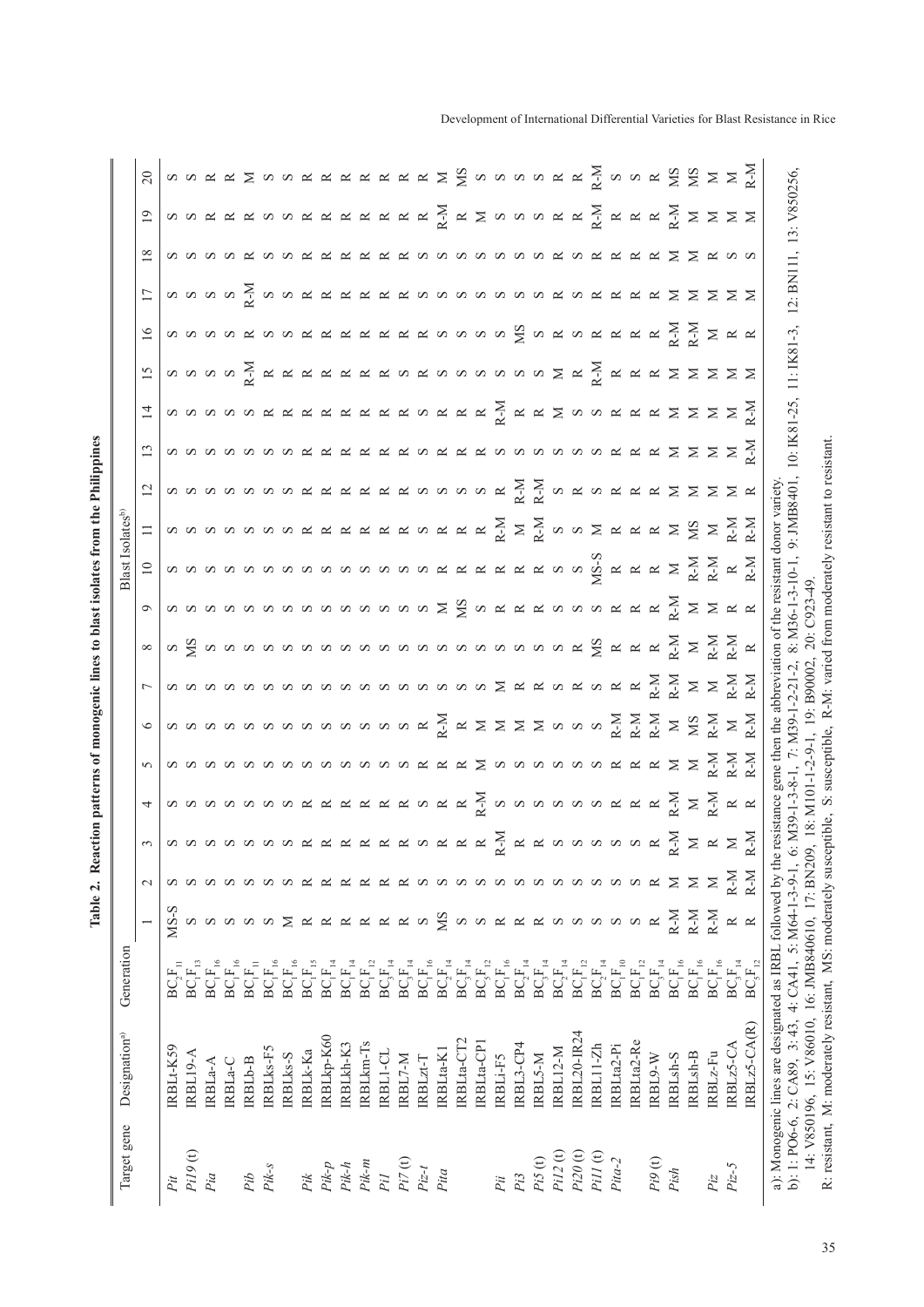between the monogenic lines and the recurrent parent, LTH were observed (data not presented).

These monogenic lines were designated as 'IRBL' lines (IRRI bred blast resistance lines) followed by the resistance gene, and then the abbreviation of the resistant donor variety. For example, IRBLa-Ais a line with a resistance gene *Pia* originating from Aichi Asahi as a donor parent. These lines have been distributed to more than 30 institutes around the world through the International Network for Genetic Evaluation of Rice (INGER) and the IRRI-Japan Collaborative Research Project, IRRI.

## **2. Near-isogenic lines (NILs)**

Two sets of NILs for blast resistance with different genetic backgrounds, LTH and CO39, were completed for several resistance genes, and the series of US-2 NILs and the remaining combinations in the LTH and CO39 genetic background of differential varieties were also developed for targeting 24 kinds of resistance genes.

## (1) LTH genetic background

The monogenic lines have been further backcrossed with LTH to generate NILs. A total of 23 lines for 14 kinds of resistance genes, *Pia*, *Pib*, *Pik*, *Pik-h*, *Pik-s*, *Pita*, *Pita-2*, *Piz-5* (*Pi2*), *Piz-t*, *Pi1*, *Pi3*, *Pi5*(t), *Pi7*, and *Pi9*, have been generated to advanced generations (more than  $BC_6F_{10}$ ) by 2005 (Table 1). Six agronomic traits (culm length, panicle length, panicle number per plant, days to heading, spikelet fertility, and 100-seeds weight) of these lines were almost fixed and similar to that of LTH (data not presented).

### (2) CO39 genetic background

As a representative variety of Indica-type rice, CO39 was used to develop NILs for blast resistance. This variety is susceptible to blast fungus, but it is reported to harbor a resistance gene *Pia*<sup>3</sup> . NILs for 23 kinds of resistance genes have been developed (Table 1). Among them, 20 lines have been developed to more than the  $BC_6F_{10}$  generation for 14 kinds of resistance genes, *Pib*, *Pik*, *Pik-h*, *Pik-m*, *Pik-p*, *Pik-s*, *Pish*, *Pita*, *Pita-2*, *Piz-5* (*Pi2*), *Piz-t*, *Pi1*, *Pi5*(t), and *Pi7*, and can be used as differential varieties. This is because *Pia* showed resistance to a small number of blast isolates and had a narrow spectrum. This is the first Indica-type background differential variety set for a large number of resistance genes.

## (3) US-2 genetic background

LTH and CO39 were good susceptible checks and have the genetic backgrounds as differential varieties. However, seeds of these two lines are difficult to obtain in sufficient amounts because they lodge easily after head-

ing under tropical conditions. US-2 was developed as a 'universal susceptible' rice line, which is not known to have any blast resistance genes in the genetic background. Unlike LTH and CO39, it can be cultivated easily under both tropical and temperate conditions(Ando and Hayashi, unpublished). US-2 is a suitable variety for the genetic background of international differential varieties for blast resistance. NILs with the US-2 genetic background are also being developed for targeting 21 resistance genes, *Pia*, *Pii*, *Pik*, *Pik-h*, *Pik-m*, *Pik-p*, *Pik-s*, *Pish*, *Pita*, *Pita-2*, *Piz*, *Piz-5*, *Piz-t*, *Pi1*, *Pi3*, *Pi5*, *Pi7*, *Pi9*, *Pi12*(t), *Pi19*, and *Pi20* (Table 1).

## **Discussion**

Monogenic lines are used in the first set of international differential varieties which targeted a large number of resistance genes while harboring only a single one in each genetic background. These differential varieties that were developed are useful tools to clarify the pathogenesis of blast races and to identify the resistance genes in rice varieties based on the gene-for-gene theory<sup>1</sup>. Without using expensive facilities, a set of these varieties can provide useful information for breeding programs to improve blast resistance. These lines are also offered as useful materials for genetic and molecular biological studies of blast resistance in rice. Furthermore, these lines can be important breeding materials to improve blast resistance of a rice variety.

The monogenic lines had been distributed to plant pathologists and breeders in 30 institutes in 14 countries world wide by 2004. These materials will allow a comprehensive study to be made of blast at a global level. These can be used as standard varieties in international collaborative research. The information on blast research will be exchanged among breeders, pathologists and other scientists through the collaboration. For example, these distributions and the geographical relationships between resistance genes in rice varieties and blast races might be clarified under the collaboration. In addition, the information will be very useful to understand the characters of blast disease and make plans for rice breeding of a durable resistance system.

We have been continuously developing the blast resistant NILs, even after releasing the monogenic lines. Newly developed NILs will be released replacing the monogenic lines shortly. A set of NILs is the most suitable material for race differentiation. NILs with the LTH and CO39 backgrounds can be used as gene sources in breeding programs for Japonica and Indica-type rice varieties, respectively. Although NILs with the US-2 genetic background will be more efficient tools, they are still